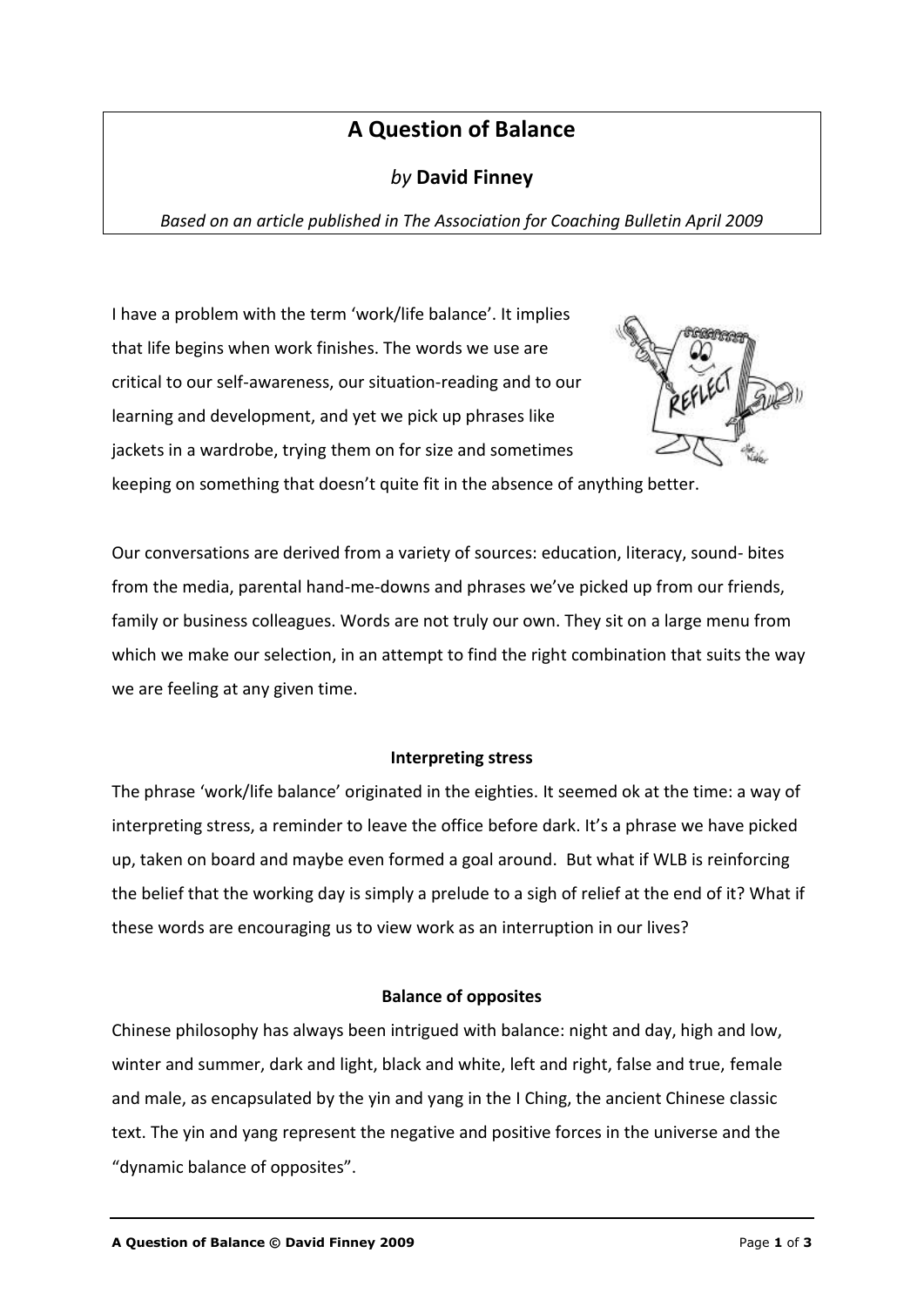The Chinese language itself works in a similar way, using antonyms. These are opposite words placed side by side to represent a concept. So 'hei' (black) plus 'bai' (white) represents morality. 'Cheng' (success) plus 'bai' (failure) represents outcome or result. 'Chang' (long) & 'duan' (short) represent the concept of the situation (that's about the long and short of it). So maybe to fully understand certain concepts, one needs to locate and appreciate its direct opposite.

#### **Restoring social order**

The Ifaluk are a people that live on an Island in the Pacific Ocean, just a few hundred souls on a piece of land about half a mile in diameter. The Ifaluk don't approve of anger, so they don't have a word for it. They have a similar word, and that word is 'song'. If someone on the island is in a 'state of song', they must have a very good reason for it. For instance, the person causing them to experience 'song' must have acted in a very immoral way. Then, the person experiencing 'song' must find a way to express their feeling in a non-physical, nonviolent, controlled manner.

And so 'song' is a sign that the social order of the island has been disturbed, the equilibrium tipped. Balance is only restored when the person causing 'song' has apologized or offered a gift or similar. Until then, the person experiences 'metagu', and feels guilt or pressure from the Ifaluk society until making amends. The conceptual width of balance is far-reaching and people have the power to create language that suits the world they inhabit.

#### **Authenticity**

Buddhism - like Hinduism - is based upon the principle of cause & effect and centres round the Noble Eightfold Path, The Middle Way, which is the avoidance of extremes, leading to balance in thought, words and action. In our quest for authenticity in love, in leadership and in life, we can discover a harmony that is enduring, that underlies work, play and all the events and segments in our day, something independent of the divides we create.

There is a flip side to the WLB phrase. Its alternate implications are that our 'work' finishes when the bell goes. This can cause us to switch off when we come home and lose the social disciplines we had at work: politeness, courtesy, interest in projects of others, for instance.